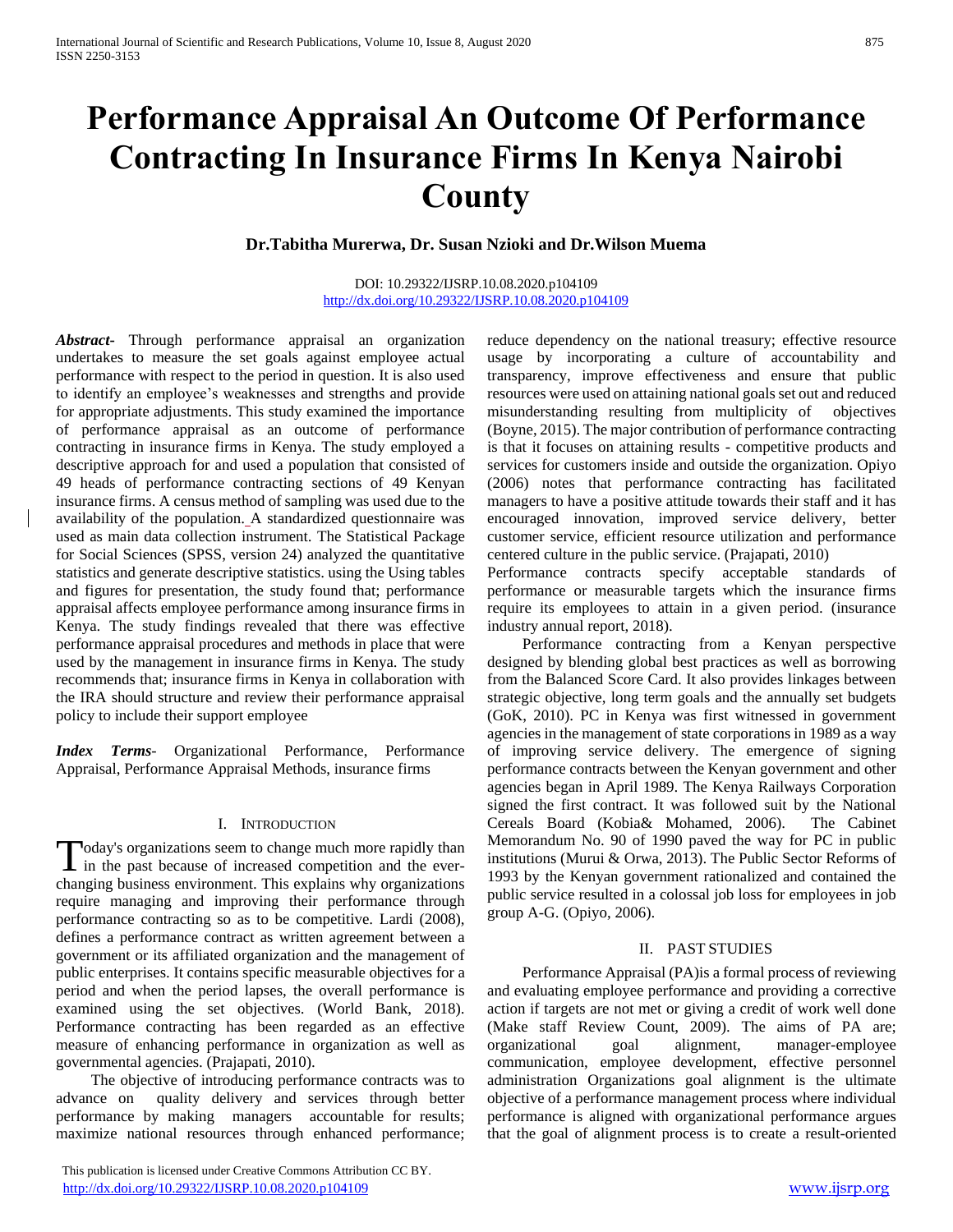culture which is a significant benefit of the performance appraisal exercise. According to argue that manager-employee communication is the rapport between employees and management about the feedback on organizational activities, events and performance towards organizational goals and objectives.

 In a study on examining the transformation of the public service with regards to performance contracting Wanyama (2013) examined performance management in public institutions in Kenya. The study sought to examine whether performance contracting had an effect on government institutions in Kenya. From its onset, the study examined the efficiency and efficacy. Other areas examined were transparency and accountability of. Resources. Mbua and Sarisar (2013) when exploring the challenges witnessed when implementing PC in the Kenyan public sector. The study established that several challenges face PC and the sustainability of performance gains remains a key issue. Public Contracting must strive to improve public sector delivery while at the same time addressing the challenges observed. Gakure, Muriu and Orwa (2013) examined the effect of PC on different departments in civil service performance in Kenya. through a proportionate sample of 108 respondents out of a possible 1072, the study results were analyzed and the correlations showed there is a strong relationship between performance contracting and performance effectiveness. The variance also revealed that performance contracting is significant on performance. The regression model shows that an increase in performance contracting increased in performance effectiveness. The study results show the effort the government is making in performance contracting in terms of effort and cost. It is concluded from the findings that performance contracting leads to effectiveness of performance. When it comes to Performance Contract on Organization Performance, Letangule, and Letting's (2012) study revealed the performance contracting affected delivery of service the overall service quality and employee creativity. On examining the influencing factors of PC in Kenya, Gathai, Ngugi, Waithaka and Kamingi (2012) examining employees of Kenya Civil Authority, examined contracts signed between 2009 and 2012. The results show that the targets achieved were in tandem with the organizations objectives. Akaranga's(2008), study reveals that all government parastatals and agencies had put performance contracting in place. The study results show that there was an improvement in incomes as well as the delivery of service by the said agencies. The financial year results for the year ending 2005/6 also show that revenue exceeded expenditure. Performance contracting can be detrimental when too much focus is given to targets and how they can be achieved. It is even more disadvantageous when the said targets are not in tandem with the expected outcomes. (Keelaar,2007). Kobia and Mohammed (2006) examined the challenges and successes that have been noted as a result of performance contracting. In their survey among civil servants, 280 respondents who consisted mainly of senior employees of the civil service noted that they did not have an understanding or the use of performance contracting at the organization level. The employees were stationed at the Kenya Institute of Administration. The results show that while PC had been implemented, there was little effort to make the employees know about it or its potential benefits.

 In their study Marjorie et al (2006) identified the following as challenges of the process of appraisal. They are viz. increased red tape; little commitment; uncertainty when seeking areas for development and the rewarding process; and bias in judgment. Little devotion on the side of the government to the promised incentives was ranked highest by respondents. Similarly, Shirley et al (2001) ranked lack of commitment as the highest challenge in China. Bias in judgment was ranked second with a significant difference of 5% level of significance between high management and subordinates**.** 

## III. METHODOLOGY

## **A Research Design**

 This study adopted a descriptive research design. According to Kothari (2012 it is a systematic technique used to observe and describe the comportment of a matter without any influence. Descriptive research design is a design that is suitably used when explaining a phenomenon (for describing a situation and especially the manner in which independent variables influence the dependent variable). Notably the present study described the manner in which performance contracting is linked to employee performance in insurance firms in Kenya, rendering descriptive research design ideal for it (Gupta & Rangi, 2014).

## **B Target Population**

 The target population is defined as entire group of individuals or objects possessing same observable characteristics and from where the findings can be generalized (Mugenda & Mugenda, 2003). Insurance Regulatory Authority [IRA] (2018) indicates that there are 49 Registered Insurance firms in Kenya. So, in this study, the target population consisted of 49 heads of performance contracting sections of 49 insurance firms in Kenya as captured in the sampling frame (see appendix III). This population was chosen because they were the implementers of the performance contracting in insurance firms in Kenya. So, the respondents to the study were the heads of performance contracting sections of the insurance firms in Kenya while the unit of analysis was the insurance companies.

## IV. RESULTS AND DISCUSIONS

## **Demographic information**

 The study found that 14 (34.15%) of the respondents were 51 years and above as 12(29.27%) of the respondents were between 41 and 50 years while 15 (36.59%) of the respondents were between 31 and 40 years. Majority of the respondents 23 (56.10%) had worked for a period between 16 years and above, 1 6 (39.02% of the respondents had worked for a period of 6-10 years, while 2 (4.88%) of the respondents had worked for a period of between 11 and 15 years as shown on figure 4.4. These results implies that majority of the employees of insurance companies at the management level have had over 6 years of work experience.

## **C Descriptive Analysis**

 Using quantitative analysis, the study yielded descriptive statistics showing the properties of the study variables when assessing the study objective as well as the manner in which the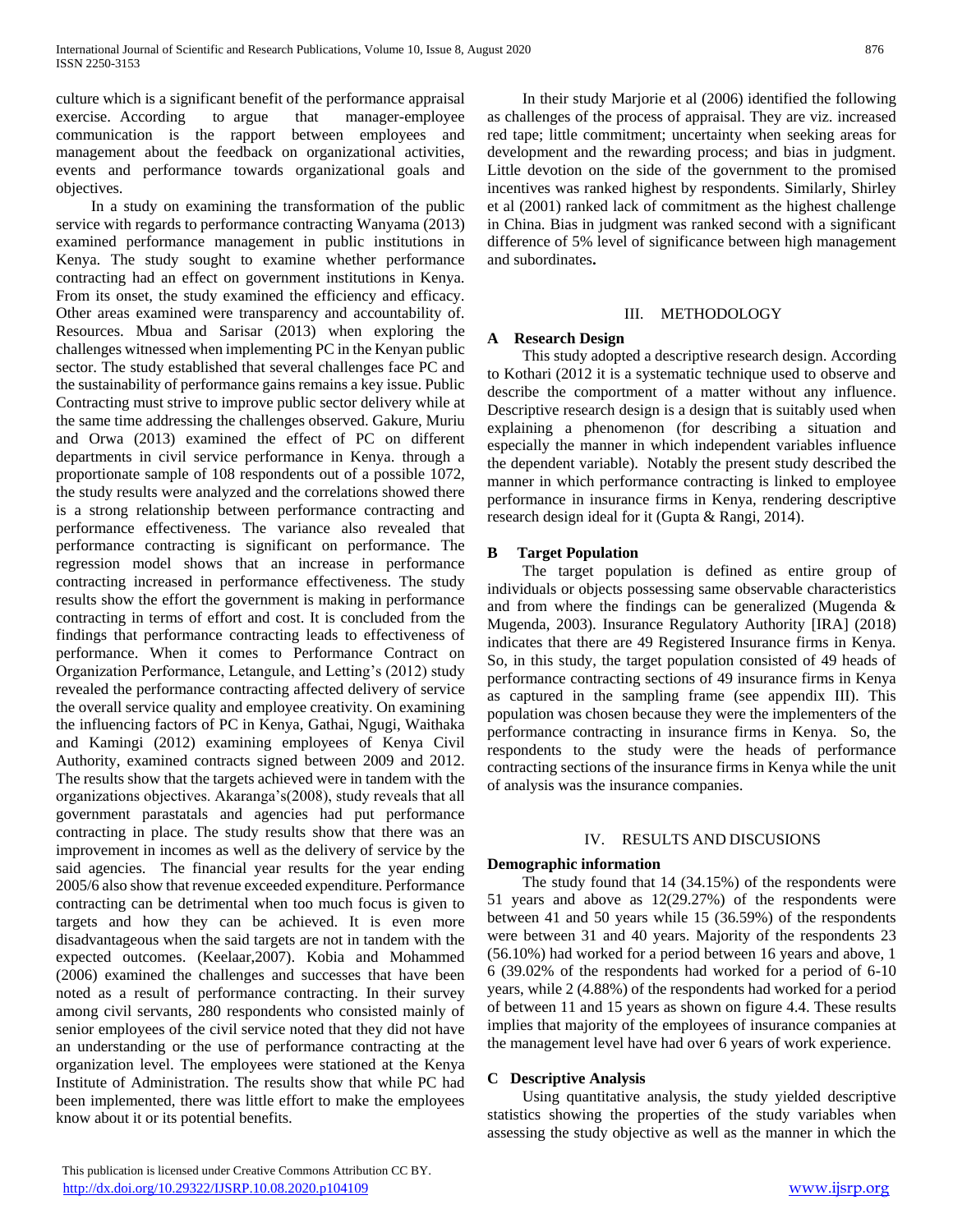variables affected each other and especially the independent and dependent variables. The results were just direct answers to the questions in the tool which were presented using percentages, frequencies, means and standard deviations

# **Performance Appraisal and Employee Performance**

 The study assessed the first objective to establish the importance of performance appraisal on employee performance in insurance firms in Kenya by first seeking to establish the level of goal setting at every performance appraisal. According to the results, 154 (82.93%) of the respondents agreed that they set goals at every performance appraisal, while 34 (17.07%) of the respondents disagreed that they did not set goals at every performance appraisal as shown on figure 4.5. The findings are consistent with (Lorsch, 2002), who found out that, unless the supervisors do the appraising themselves, they cannot adequately discharge their responsibilities of assisting and training the subordinates.



**Figure 4.1: Goal Setting**

 Performance appraisal was used as one of the factors that affect employee performance of insurance firms in Kenya. The respondents were therefore required to rate their responses on a 5 point Likert scale of 1-5; 5= Strongly Agree;4= Agree; 3= Neutral; 2= Disagree; 1=Strongly Disagree as shown on Table 4.2. on average, they strongly agreed that the performance appraisal was high ( $M = 4.35$ ; SD=0.88).

## **Table 4.1: Performance Appraisal**

|                                                 | Strongly |          |          | Disagree |             | Neutral | Agree |        |    | <b>Strongly Agree</b> |
|-------------------------------------------------|----------|----------|----------|----------|-------------|---------|-------|--------|----|-----------------------|
|                                                 | Disagree |          |          |          |             |         |       |        |    |                       |
|                                                 | N        | $\%$     | N        | $\%$     | N           | $\%$    | N     | $\%$   | N  | %                     |
| My appraiser helps me to understand $0$         |          | $0.00\%$ | $\Omega$ | $0.00\%$ |             | 17.07%  | 22    | 53.66% | 12 | 29.27%                |
| the process used to evaluate and rate           |          |          |          |          |             |         |       |        |    |                       |
| my Performance                                  |          |          |          |          |             |         |       |        |    |                       |
| The performance appraisal review                | 0        | $0.00\%$ |          | 2.44%    | $2^{\circ}$ | 4.88%   | 25    | 60.98% | 13 | 31.71%                |
| discussion is the only time I get               |          |          |          |          |             |         |       |        |    |                       |
| feedback about my performance                   |          |          |          |          |             |         |       |        |    |                       |
| provided<br><b>Employees</b><br>with $0$<br>are |          | $0.00\%$ | 3        | 7.32%    | 8           | 19.51%  | 23    | 56.10% |    | 17.07%                |
| feedbacks<br>help<br>their<br>to<br>improve     |          |          |          |          |             |         |       |        |    |                       |
| performance                                     |          |          |          |          |             |         |       |        |    |                       |

 The results show that the majority of the respondents forming 22 (53.66%) agreed that the appraisers helped the employees to understand the process used to evaluate and rate their performance. Meanwhile a majority of 25 (60.98%) of the respondents agreed that performance review discussion is the only time they get feedback about their performance while a majority of 23 (56.10%) of the respondents agreed that they were provided with feedback to help them improve their performance. The results showed that the they set goals at every performance appraisal.

These results show that there was high appreciation of performance appraisal among insurance companies in Kenya where they had appraisers who were helping the employees to understand the process used to evaluate and rate their performance while they used performance review discussion is the only time they get feedback about the employee performance. according to these results, the performance appraisal exercise ensured employees were provided with feedback to help them improve their performance. Various empirical literature has associated

 This publication is licensed under Creative Commons Attribution CC BY. <http://dx.doi.org/10.29322/IJSRP.10.08.2020.p104109> [www.ijsrp.org](http://ijsrp.org/)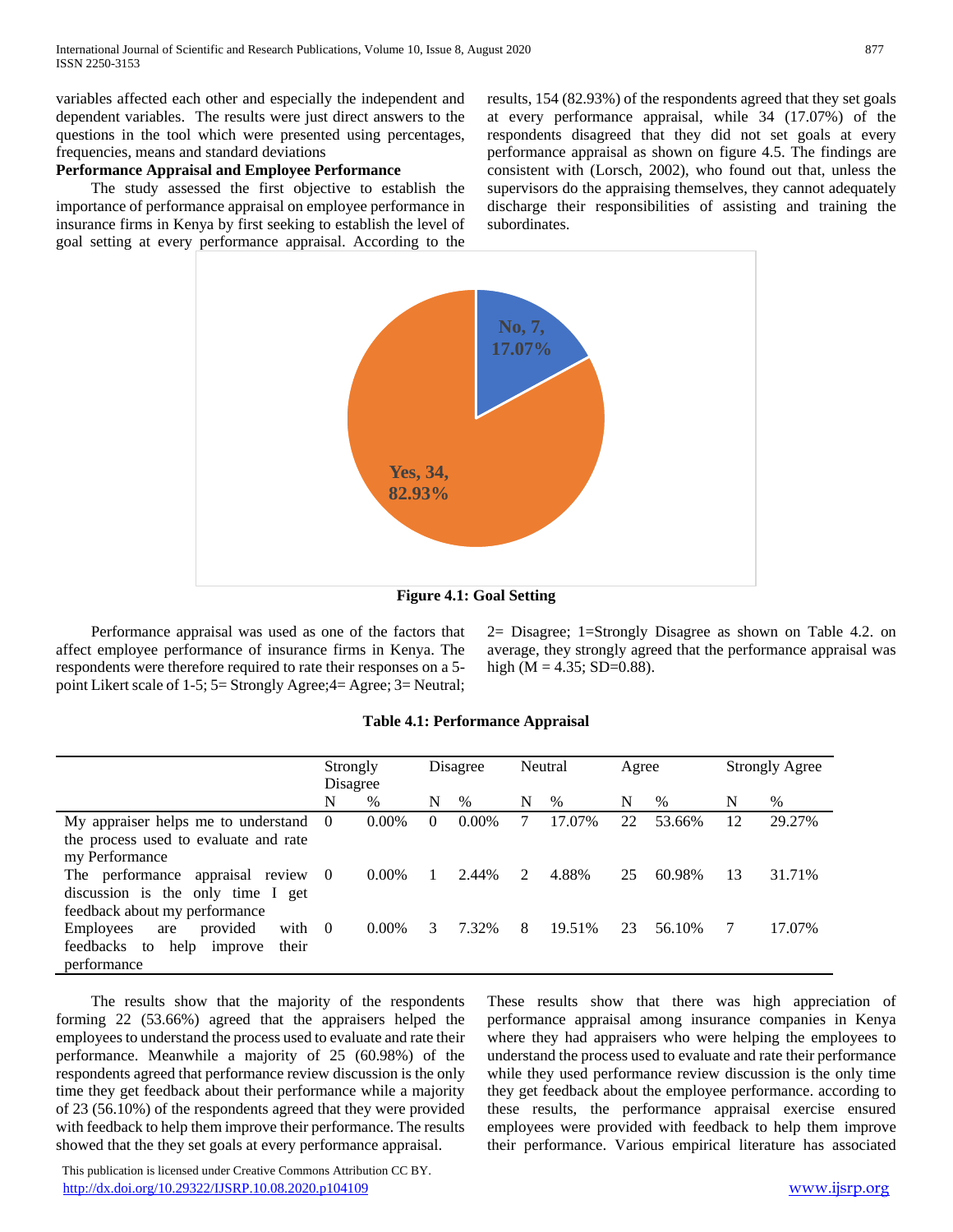performance appraisal with employee performance with most of the studies showing that performance appraisal affects employee performance as confirmed in this study. In the study by Gakure *et al.* (2013), it was revealed that performance contracting significantly affects performance while in their Letangule, and Letting (2012) revealed that performance contracting affected service quality, efficiency, and consistency and employee creativity at the ministry of education to a great extent. Although In their study Marjorie et al (2006) identified challenges of the process of appraisal as lack of commitment; tension about identifying development needs and allocation of rewards, Gathai *et al.* (2012) concluded that performance measurements are used to evaluate, control and improve operations process for ensure achievement of organizational goals and objectives.

# **D Inferential Analysis**

# **Performance appraisal and employee performance in insurance firms in Kenya**

The study tested the null hypothesis

H01: Performance appraisal has no significant effect on employee performance in insurance firms in Kenya To produce the results in Table 4.7

**Predicted responses categories Count %within** My appraiser helps me to understand the process used to evaluate and rate my Performance Neutral 7 17.07% Agree 22 53.66% Strongly Agree 12 29.27% The performance appraisal review discussion is the only time I get feedback about my performance Disagree 1 2.44% Neutral 2 4.88% Agree 25 60.98% Strongly Agree  $13$   $31.71\%$ Employees are provided with feedbacks to help improve their performance Disagree 3 7.32% Neutral 8 19.51% Agree 23 56.10% Strongly Agree  $\overline{7}$  17.07% Total 41 100.00%

# **Table 1: Analysis by Responses against predicted responses**

 According to these results, the model seems to be doing good of predicting outcome categories, for "My appraiser helps me to understand the process used to evaluate and rate my Performance (agree)" the models correctly classifies 53.66%, "the performance appraisal review discussion is the only time I get feedback about my performance (agree)" classifies 60.98%, and Employees are provided with feedbacks to help improve their performance (neural) classifies 56.10%.

The regression results are captured in table 4.8

## **Table 2: Logistic Results for Performance appraisal and Service delivery**

| <b>Model Fitting Information</b> |                           |                |       |       |
|----------------------------------|---------------------------|----------------|-------|-------|
| Model                            | $-2$<br>Log<br>Likelihood | Chi-<br>Square | df    | Sig.  |
| Intercept Only                   | 62.807                    |                |       |       |
| Final                            | 59.195                    | 3.612          | 8     | 0.890 |
| Goodness-of-Fit                  |                           |                |       |       |
|                                  | Chi-Square                | df             | Sig.  |       |
| Pearson                          | 50.253                    | 43             | 0.208 |       |
| Deviance                         | 42.271                    | 43             | 0.503 |       |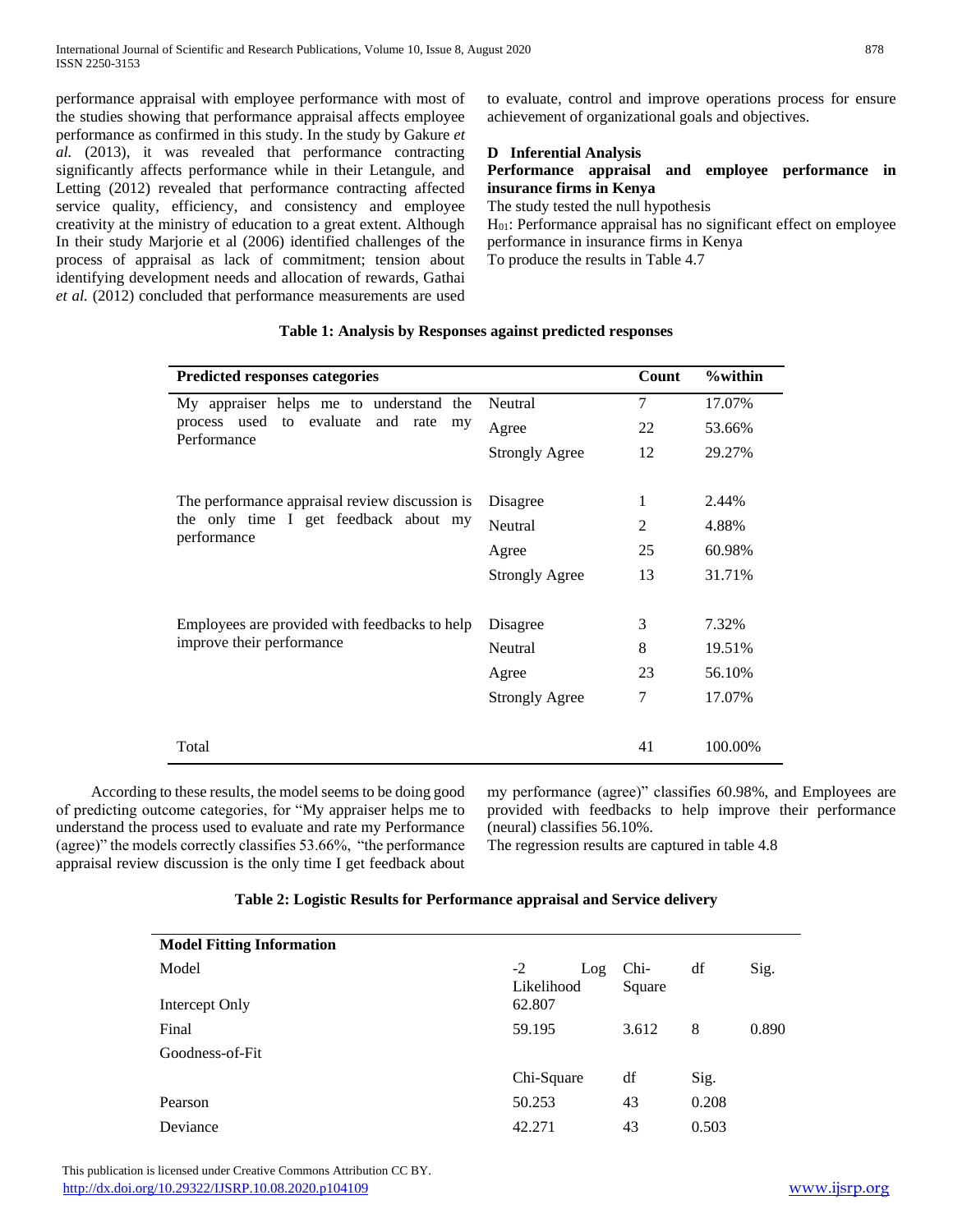| 0.084                     |                |    |       |
|---------------------------|----------------|----|-------|
| 0.094                     |                |    |       |
| 0.039                     |                |    |       |
|                           |                |    |       |
| $-2$<br>Log<br>Likelihood | Chi-<br>Square | df | Sig.  |
| 59.195                    |                |    |       |
| .000 <sub>b</sub>         | 59.195         | 16 | 0.000 |
|                           |                |    |       |

# **Explanatory variables associated with high level of Service delivery**

| Item name                                                 | Regression<br>coefficient | p-value |
|-----------------------------------------------------------|---------------------------|---------|
| My appraiser helps me to understand the process used      | $-0.267$                  | 0.566   |
| to evaluate and rate my Performance                       |                           |         |
| The performance appraisal review discussion is the $0.15$ |                           | 0.725   |
| only time I get feedback about my performance             |                           |         |
| Employees are provided with feedbacks to help -0.003      |                           | 0.996   |
| improve their performance                                 |                           |         |

 The model fitting information show the p-value was 0.890 indicating that there is no significant reduction in the chi-square statistics (p>.005). The chi-square statistic (3.612) indicates that the model does not give a significant improvement over the baseline intercept-only model, implying that the model does not give better predictions than just guessing based on the marginal probabilities for the outcome categories.

 The Goodness-of-Fit, which contains Pearson's chi-square statistic for the model and chi-square statistic based on the deviance for testing inconsistencies of observed data with the fitted model, shows that these statistics not significant. However, they are large enough to conclude that the data and the model predictions are similar. So, the model is a good one. The

Nagelkerke  $R^2$  (0.094) indicates the model can account for 9.4% of the variance in service delivery. The test of parallel lines rejects the null hypothesis of the assumption that across response categories". So, the model does not fit the data well since the observed significant level is very small.

These results show that :"my appraiser helps me to understand the process used to evaluate and rate my Performance"  $(p-value = 0.566)$ , "the performance appraisal review discussion is the only time I get feedback about my performance (p-value  $=$ 0.725), "employees are provided with feedbacks to help improve their performance" (p-value  $= 0.996$ ) are not significant with service delivery.

| $-2$<br>Log<br>Likelihood | Chi-<br>Square | df    | Sig.  |
|---------------------------|----------------|-------|-------|
| 64.321                    |                |       |       |
| 58.423                    | 5.897          | 8     | 0.659 |
|                           |                |       |       |
| Chi-Square                | Df             | Sig.  |       |
| 37.320                    | 60             | 0.991 |       |
| 38.023                    | 60             | 0.988 |       |
|                           |                |       |       |
| 0.134                     |                |       |       |
| 0.147                     |                |       |       |
|                           |                |       |       |

# **Table 3: Logistic Results for Performance appraisal and Employees motivation**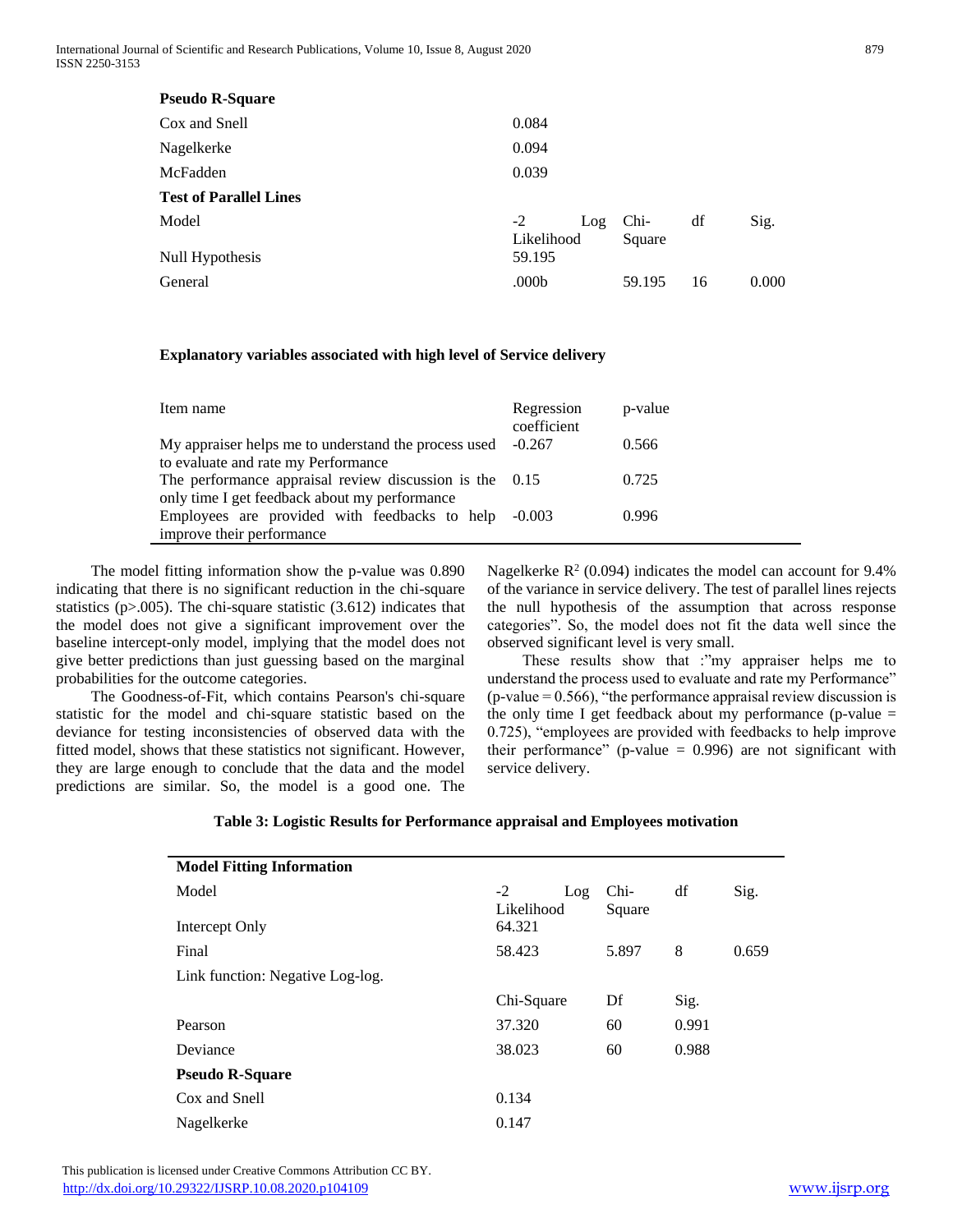| McFadden                       | 0.059              |                         |   |       |
|--------------------------------|--------------------|-------------------------|---|-------|
| <b>Test of Parallel Linesa</b> |                    |                         |   |       |
| Model                          | $-2$<br>Likelihood | $Log$ Chi- df<br>Square |   | Sig.  |
| Intercept Only                 | 75.514             |                         |   |       |
| Final                          | 67.350             | 8.163                   | 8 | 0.418 |

# **Explanatory variables associated with high level of employee's motivation**

| Item name                                                                                   | Regression<br>coefficient | p-value |
|---------------------------------------------------------------------------------------------|---------------------------|---------|
| My appraiser helps me to understand the process<br>used to evaluate and rate my Performance | $-0.112$                  | 0.802   |
| The performance appraisal review discussion is<br>the only time I get feedback about my     | 0.444                     | 0.280   |
| performance<br>Employees are provided with feedbacks to help<br>improve their performance   | $-0.882$                  | 0.117   |

 The model fitting information show the p-value was 0.659 indicating that there is no significant reduction in the chi-square statistics (p>.005). The chi-square statistic (5.897) indicates that the model does not give a significant improvement over the baseline intercept-only model, implying that the model does not give better predictions than just guessing based on the marginal probabilities for the outcome categories.

 The Goodness-of-Fit, which contains Pearson's chi-square statistic for the model and chi-square statistic based on the deviance for testing inconsistencies of observed data with the fitted model, shows that these statistics not significant. However, they are large enough to conclude that the data and the model predictions are similar. So, the model is a good one. The

Nagelkerke  $R^2$  (0.149) indicates the model can account for 14.90% of the variance in service delivery. The test of parallel lines accepts the null hypothesis of the assumption that across response categories". So, the model fits the data well since the observed significant level is large.

 These results show that :"my appraiser helps me to understand the process used to evaluate and rate my Performance"  $(p-value = 0.802)$ , "the performance appraisal review discussion is the only time I get feedback about my performance (p-value  $=$ 0.280), "employees are provided with feedbacks to help improve their performance" (p-value  $= 0.117$ ) are not significant with employees motivation.

| <b>Model Fitting Information</b> |                           |                |       |       |
|----------------------------------|---------------------------|----------------|-------|-------|
| Model                            | $-2$<br>Log<br>Likelihood | Chi-<br>Square | Df    | Sig.  |
| Intercept Only                   | 75.514                    |                |       |       |
| Final                            | 67.350                    | 8.163          | 8     | 0.418 |
| Goodness-of-Fit                  |                           |                |       |       |
|                                  | Chi-Square                | df             | Sig.  |       |
| Pearson                          | 46.505                    | 60             | 0.899 |       |
| Deviance                         | 47.778                    | 0.873<br>60    |       |       |
| <b>Pseudo R-Square</b>           |                           |                |       |       |
| Cox and Snell                    | 0.181                     |                |       |       |
| Nagelkerke                       | 0.195                     |                |       |       |
| McFadden                         | 0.076                     |                |       |       |
| <b>Test of Parallel Linesa</b>   |                           |                |       |       |
| Model                            | $-2$<br>Log<br>Likelihood | Chi-<br>Square | df    | Sig.  |

## **Table 4: Logistic Results for Performance appraisal and customers satisfaction**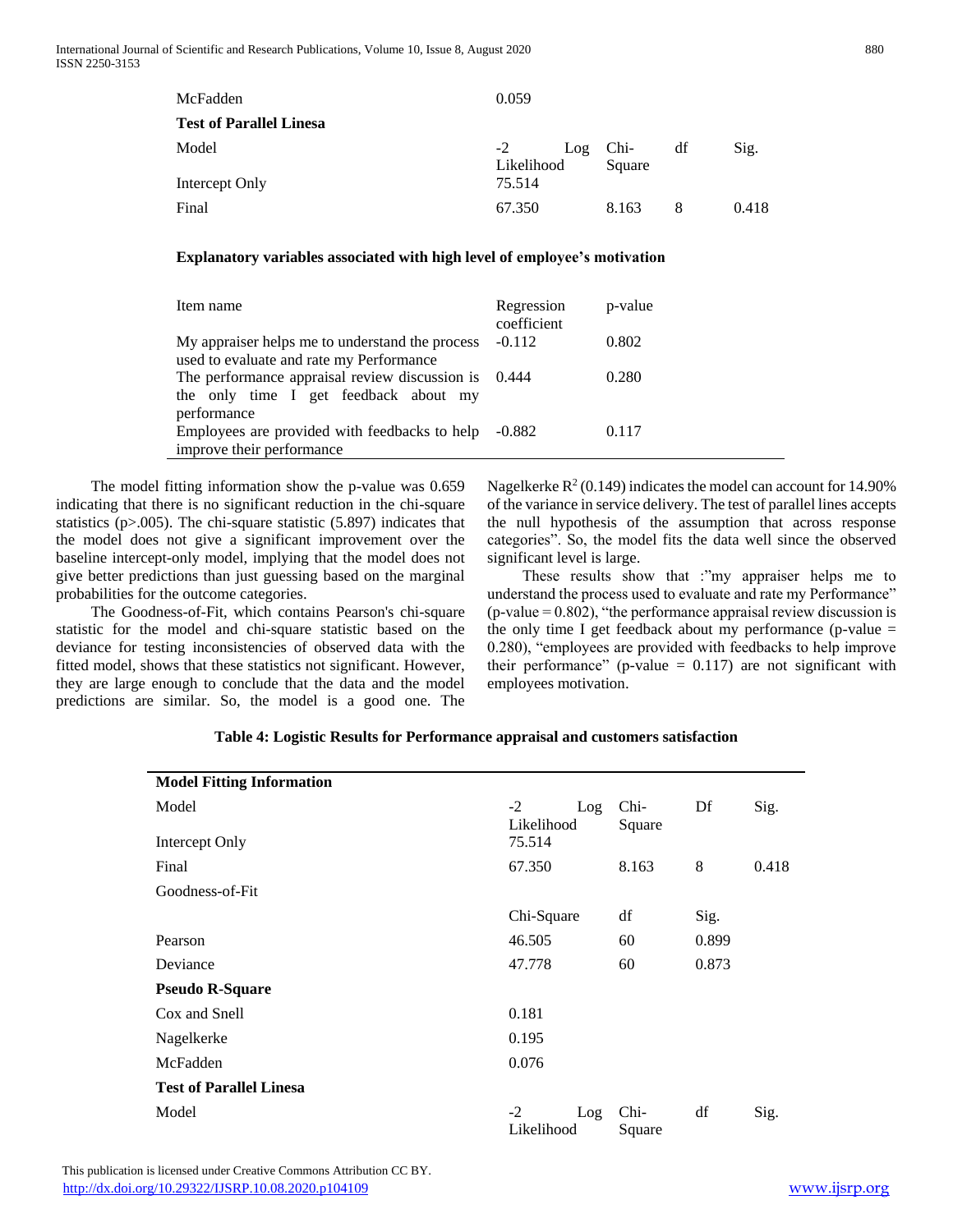| Null Hypothesis | 67.350  |         |    |       |
|-----------------|---------|---------|----|-------|
| General         | 39.422b | 27.928c | 24 | 0.263 |

## **Explanatory variables associated with high level of customers satisfaction**

| Item name                                                   | Regression<br>coefficient | p-value |
|-------------------------------------------------------------|---------------------------|---------|
| My appraiser helps me to understand the process used        | 1.863                     | 0.007   |
| to evaluate and rate my Performance                         |                           |         |
| The performance appraisal review discussion is the $-0.575$ |                           | 0.170   |
| only time I get feedback about my performance               |                           |         |
| Employees are provided with feedbacks to help               | 0.401                     | 0.471   |
| improve their performance                                   |                           |         |

 The model fitting information show the p-value was 0.419 indicating that there is no significant reduction in the chi-square statistics (p>.005). The chi-square statistic (8.163) indicates that the model does not give a significant improvement over the baseline intercept-only model, implying that the model does not give better predictions than just guessing based on the marginal probabilities for the outcome categories.

 The Goodness-of-Fit, which contains Pearson's chi-square statistic for the model and chi-square statistic based on the deviance for testing inconsistencies of observed data with the fitted model, shows that these statistics not significant. However, they are large enough to conclude that the data and the model predictions are similar. So, the model is a good one. The

Nagelkerke  $R^2$  (0.195) indicates the model can account for 19.50% of the variance in service delivery. The test of parallel lines accepts the null hypothesis of the assumption that across response categories". So, the model fits the data well since the observed significant level is large.

 These results show that :my appraiser helps me to understand the process used to evaluate and rate my Performance" (p-value  $=$ 0.007)was significant with customers satisfaction while "the performance appraisal review discussion is the only time I get feedback about my performance (p-value  $= 0.170$ ), "employees are provided with feedbacks to help improve their performance"  $(p-value = 0.471)$  are not significant with customers satisfaction.

| <b>Model Fitting Information</b> |                           |                |       |       |
|----------------------------------|---------------------------|----------------|-------|-------|
| Model                            | $-2$<br>Log<br>Likelihood | Chi-<br>Square | df    | Sig.  |
| Intercept Only                   | 70.263                    |                |       |       |
| Final                            | 63.990                    | 6.273          | 8     | 0.617 |
| Goodness-of-Fit                  |                           |                |       |       |
|                                  | Chi-Square                | Df             | Sig.  |       |
| Pearson                          | 41.329                    | 60             | 0.969 |       |
| Deviance                         | 41.627                    | 60             | 0.966 |       |
| <b>Pseudo R-Square</b>           |                           |                |       |       |
| Cox and Snell                    | 0.142                     |                |       |       |
| Nagelkerke                       | 0.152                     |                |       |       |
| McFadden                         | 0.057                     |                |       |       |
| <b>Test of Parallel Linesa</b>   |                           |                |       |       |
| Model                            | $-2$<br>Log<br>Likelihood | Chi-<br>Square | df    | Sig.  |
| Null Hypothesis                  | 63.990                    |                |       |       |
| General                          | 41.548b                   | 22.442c        | 24    | 0.553 |
|                                  |                           |                |       |       |

## **Table 5: Logistic Results for Performance appraisal and Employee commitment**

## **Explanatory variables associated with high level of Employee commitment**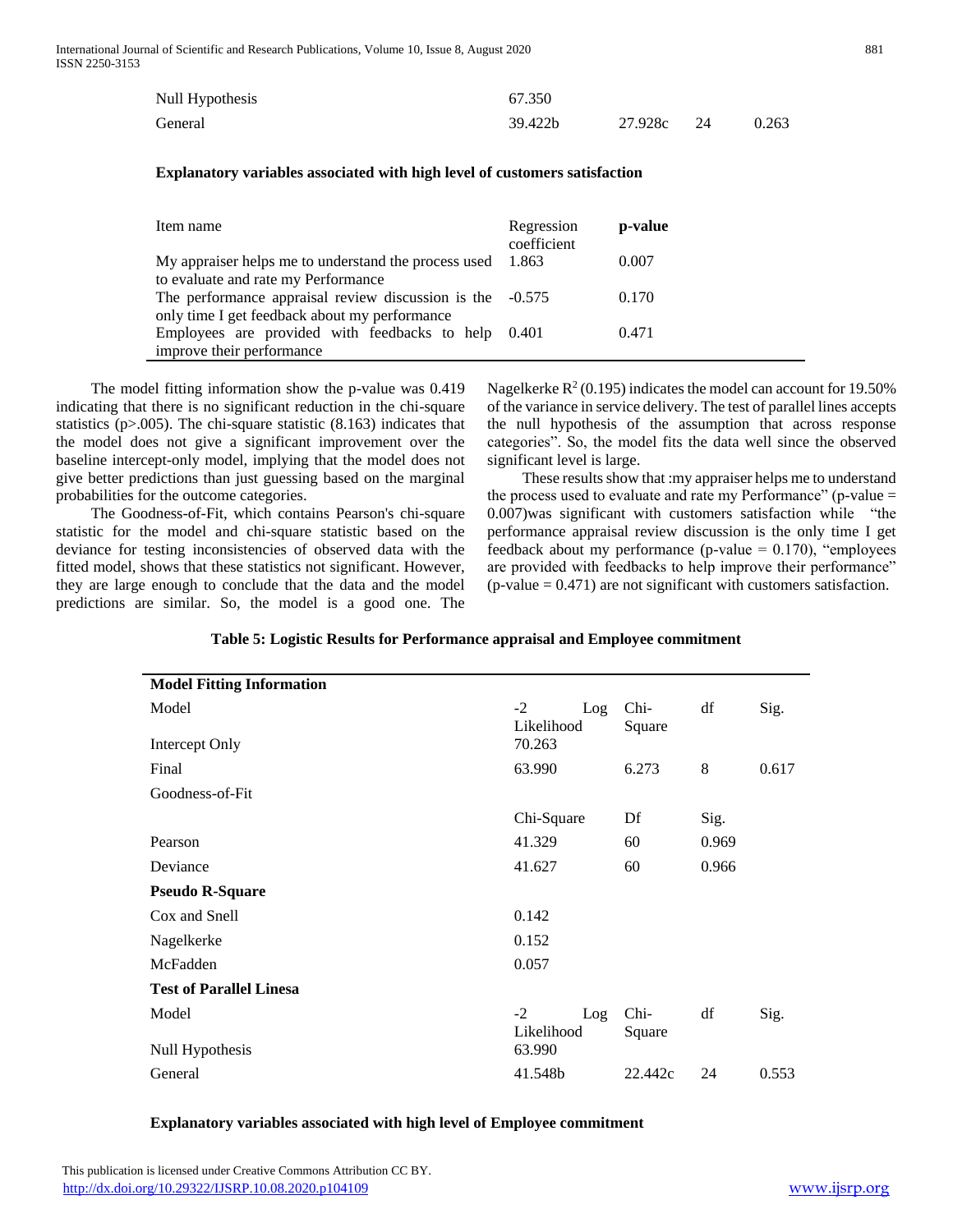| Item name                                               | Regression<br>coefficient | p-value |
|---------------------------------------------------------|---------------------------|---------|
| My appraiser helps me to understand the process used to | 2.189                     | 0.001   |
| evaluate and rate my Performance                        |                           |         |
| The performance appraisal review discussion is the only | 0.066                     | 0.870   |
| time I get feedback about my performance                |                           |         |
| Employees are provided with feedbacks to help improve   | 0.383                     | 0.48    |
| their performance                                       |                           |         |

 The model fitting information show the p-value was 0.617indicating that there is no significant reduction in the chisquare statistics  $(p>0.005)$ . The chi-square statistic  $(6.273)$ indicates that the model does not give a significant improvement over the baseline intercept-only model, implying that the model does not give better predictions than just guessing based on the marginal probabilities for the outcome categories.

 The Goodness-of-Fit, which contains Pearson's chi-square statistic for the model and chi-square statistic based on the deviance for testing inconsistencies of observed data with the fitted model, shows that these statistics not significant. However, they are large enough to conclude that the data and the model predictions are similar. So, the model is a good one. The

Nagelkerke  $R^2$  (0.152) indicates the model can account for 15.20% of the variance in service delivery. The test of parallel lines accepts the null hypothesis of the assumption that across response categories". So, the model fits the data well since the observed significant level is large.

 These results show that :my appraiser helps me to understand the process used to evaluate and rate my Performance" (p-value  $=$ 0.001) was significant with employee commitment.while "the performance appraisal review discussion is the only time I get feedback about my performance (p-value  $= 0.870$ ), "employees are provided with feedbacks to help improve their performance" (p-value = 0.480) are not significant with employee commitment.

| <b>Model Fitting Information</b> |                                     |                |       |       |
|----------------------------------|-------------------------------------|----------------|-------|-------|
| Model<br>Intercept Only          | $-2$<br>Log<br>Likelihood<br>68.694 | Chi-<br>Square | df    | Sig.  |
| Final                            | 56.643                              | 12.050         | 8     | 0.149 |
| Goodness-of-Fit                  |                                     |                |       |       |
|                                  | Chi-Square                          | df             | Sig.  |       |
| Pearson                          | 30.169                              | 60             | 1.000 |       |
| Deviance                         | 34.045                              | 60             | 0.997 |       |
| <b>Pseudo R-Square</b>           |                                     |                |       |       |
| Cox and Snell                    | 0.255                               |                |       |       |
| Nagelkerke                       | 0.274                               |                |       |       |
| McFadden                         | 0.110                               |                |       |       |
| <b>Test of Parallel Linesa</b>   |                                     |                |       |       |
| Model                            | $-2$<br>Log<br>Likelihood           | Chi-<br>Square | df    | Sig.  |
| Null Hypothesis                  | 56.643                              |                |       |       |
| General                          | 41.364b                             | 15.280c        | 24    | 0.912 |

**Table 6: Logistic Results for Performance appraisal and Employees promotion**

## **Explanatory variables associated with high level of Employees promotion**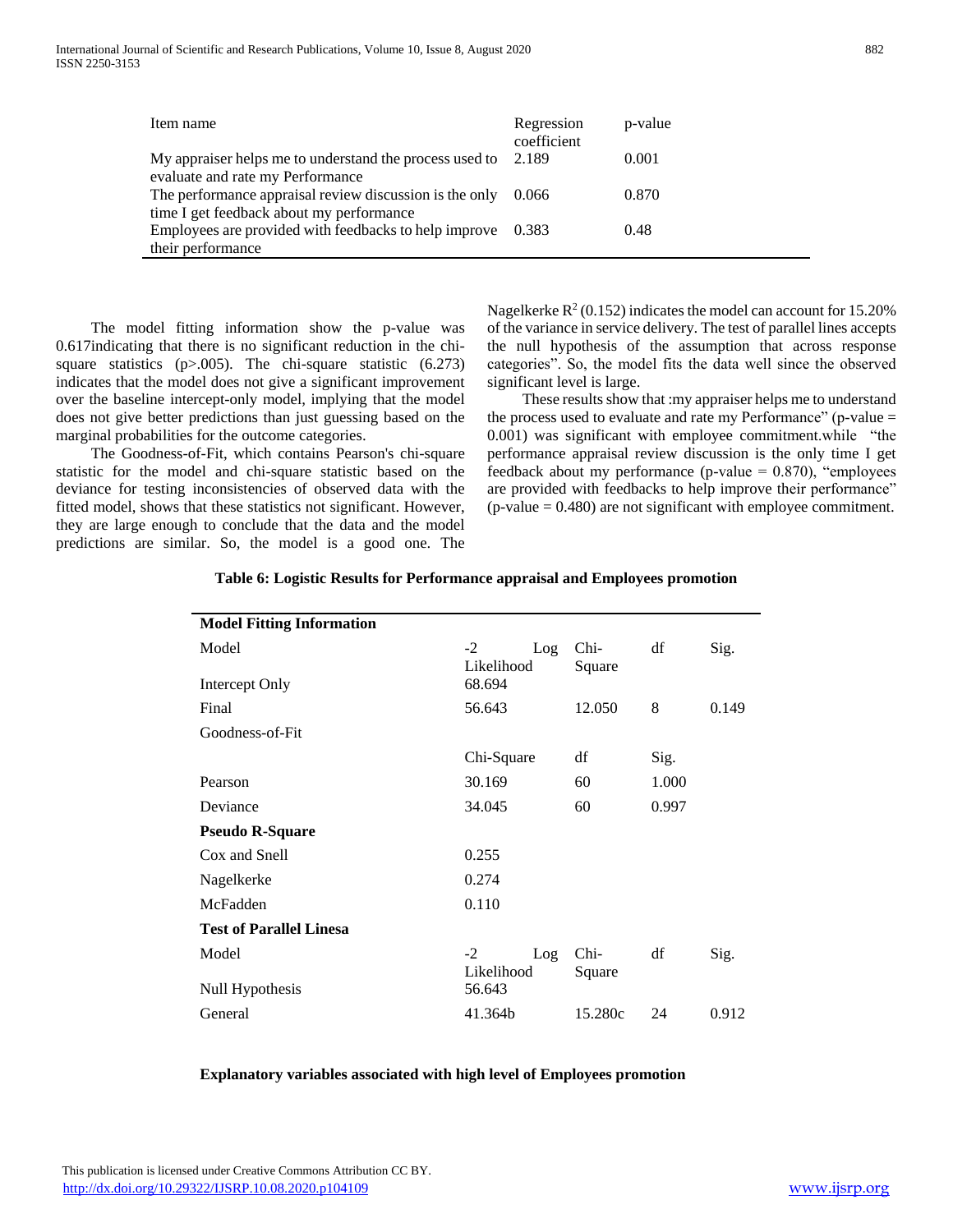| Item name                                                                               | Regression<br>coefficient | p-value |
|-----------------------------------------------------------------------------------------|---------------------------|---------|
| My appraiser helps me to understand the $2.708$<br>process used to evaluate and rate my |                           | 0.000   |
| Performance                                                                             |                           |         |
| The performance appraisal review 2.62<br>discussion is the only time I get              |                           | 0.039   |
| feedback about my performance                                                           |                           |         |
| Employees are provided with feedbacks 1.811                                             |                           | 0 046   |
| to help improve their performance                                                       |                           |         |

 The model fitting information show the p-value was 0.149 indicating that there is no significant reduction in the chi-square statistics (p>.005). The chi-square statistic (12.050) indicates that the model gives a moderate significant improvement over the baseline intercept-only model, implying that the model gives better predictions than just guessing based on the marginal probabilities for the outcome categories.

 The Goodness-of-Fit, which contains Pearson's chi-square statistic for the model and chi-square statistic based on the deviance for testing inconsistencies of observed data with the fitted model, shows that these statistics not significant. However, they are large enough to conclude that the data and the model predictions are similar. So, the model is a good one. The

Nagelkerke  $R^2$  (0.274) indicates the model can account for 27.40% of the variance in service delivery. The test of parallel lines accepts the null hypothesis of the assumption that across response categories". So, the model fits the data very well since the observed significant level is large.

 These results show that :"my appraiser helps me to understand the process used to evaluate and rate my Performance"  $(p-value = 0.000)$ , "the performance appraisal review discussion is the only time I get feedback about my performance (p-value = 0.039), "employees are provided with feedbacks to help improve their performance" (p-value  $= 0.046$ ) are significant with employees promotion.

| <b>Model Fitting Information</b> |                           |                |       |       |
|----------------------------------|---------------------------|----------------|-------|-------|
| Model                            | $-2$<br>Log<br>Likelihood | Chi-<br>Square | df    | Sig.  |
| Intercept Only                   | 70.655                    |                |       |       |
| Final                            | 58.820                    | 11.835         | 8     | 0.159 |
| Goodness-of-Fit                  |                           |                |       |       |
|                                  | Chi-Square                | df             | Sig.  |       |
| Pearson                          | 32.966                    | 60             | 0.998 |       |
| Deviance                         | 36.458                    | 60             | 0.993 |       |
| <b>Pseudo R-Square</b>           |                           |                |       |       |
| Cox and Snell                    | 0.251                     |                |       |       |
| Nagelkerke                       | 0.269                     |                |       |       |
| McFadden                         | 0.107                     |                |       |       |
| <b>Test of Parallel Linesa</b>   |                           |                |       |       |
| Model                            | $-2$<br>Log<br>Likelihood | Chi-<br>Square | df    | Sig.  |
| Null Hypothesis                  | 58.820                    |                |       |       |
| General                          | 118.528b                  | $\cdot c$      | 24    |       |

## **Table 7: Logistic Results for Performance appraisal and Performance contracting**

## **Explanatory variables associated with high level of Performance contracting**

| Item name                                                                  | Regression<br>coefficient | p-value |
|----------------------------------------------------------------------------|---------------------------|---------|
| My appraiser helps me to understand the process used to evaluate and 2.575 |                           | 0.001   |
| rate my Performance                                                        |                           |         |

 This publication is licensed under Creative Commons Attribution CC BY. <http://dx.doi.org/10.29322/IJSRP.10.08.2020.p104109> [www.ijsrp.org](http://ijsrp.org/)

.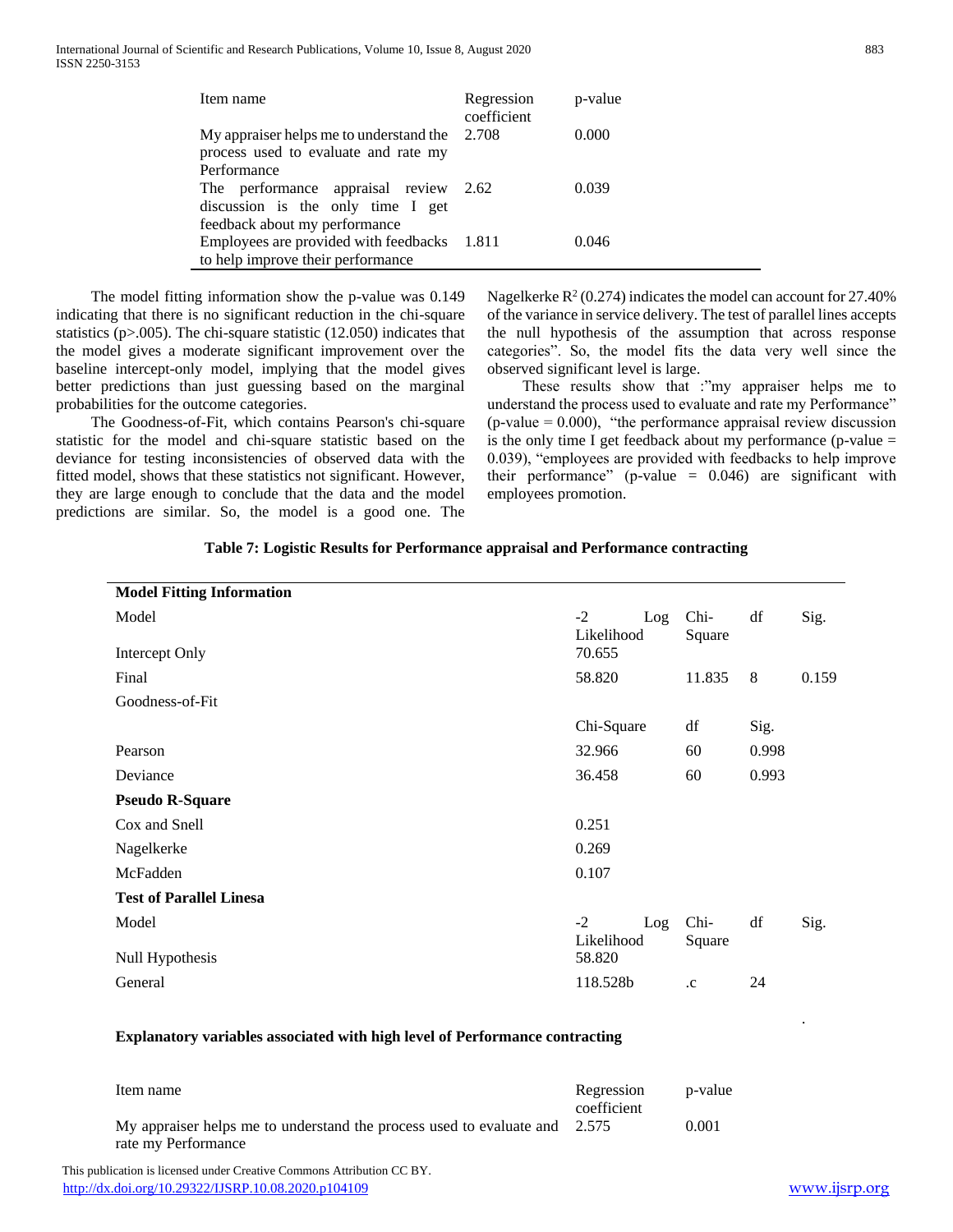| The performance appraisal review discussion is the only time I get 0.031 | 0.938 |
|--------------------------------------------------------------------------|-------|
| feedback about my performance                                            |       |
| Employees are provided with feedbacks to help improve their 0.722        | 0.193 |
| performance                                                              |       |

 The model fitting information show the p-value was 0.15 indicating that there is no significant reduction in the chi-square statistics (p>.005). The chi-square statistic (11.835) indicates that the model gives a moderate improvement over the baseline intercept-only model, implying that the model gives a better prediction than just guessing based on the marginal probabilities for the outcome categories.

 The Goodness-of-Fit, which contains Pearson's chi-square statistic for the model and chi-square statistic based on the deviance for testing inconsistencies of observed data with the fitted model, shows that these statistics not significant. However, they are large enough to conclude that the data and the model predictions are similar. So, the model is a good one. The Nagelkerke  $R^2$  (0.269) indicates the model can account for 26.90% of the variance in service delivery. The test of parallel lines accepts the null hypothesis of the assumption that across response categories". So, the model fits the data very well since the observed significant level is large.

 These results show that :my appraiser helps me to understand the process used to evaluate and rate my performance" (p-value  $=$ 0.001) was significant with performance contracting while "the performance appraisal review discussion is the only time I get feedback about my performance (p-value  $= 0.938$ ), "employees are provided with feedbacks to help improve their performance" (p-value = 0.193) are not significant with Performance contracting.

 According to these results, while all other relationship were significant;

- a. my appraiser helps me to understand the process used to evaluate and rate my Performance" ( $p$ -value = 0.007) was significant with customers satisfaction
- b. my appraiser helps me to understand the process used to evaluate and rate my Performance" ( $p$ -value = 0.001) was significant with employee commitment
- c. my appraiser helps me to understand the process used to evaluate and rate my Performance" (p-value  $= 0.000$ ), "the performance appraisal review discussion is the only time I get feedback about my performance (p-value = 0.039), "employees are provided with feedbacks to help improve their performance" (p-value = 0.046) are significant with employees promotion
- my appraiser helps me to understand the process used to evaluate and rate my performance" ( $p$ -value = 0.001) was significant with performance contracting

## V. CONCLUSIONS AND RECOMMENDATIONS

## **A Conclusion**

 It was found that performance appraisal has relationship with employee performance among insurance firms in Kenya. It was further found that there is very high level of goal setting at every performance appraisal among insurance firms in Kenya where these companies set goals at every performance appraisal. The appraisers help employees understand the process used to evaluate

 This publication is licensed under Creative Commons Attribution CC BY. <http://dx.doi.org/10.29322/IJSRP.10.08.2020.p104109> [www.ijsrp.org](http://ijsrp.org/)

and rate their performance while the performance review discussion is the only time the companies get feedback about employee performance. the study found that the employees are provided with feedback to help them improve their performance. notably, there is high performance appraisal among insurance firms in Kenya which spurs the employee performance of these institutions. The study concludes that there is effect of performance appraisal on employee performance among insurance firms in Kenya. The performance appraisal is necessary for helping employees understand the process used to evaluate and rate their performance, assisting the firm to get feedback about employee performance and providing employees with feedback which helps employee improve their performance.

## VI. RECOMMENDATION

 The study made related policy recommendation as informed by the findings. Firstly, the study recommends that insurance firms in Kenya in collaboration with the IRA should structure and review their performance appraisal policy to include their support employee (low level staff) through representatives into the performance contacting team. These representatives are vital for informing the performance contacting team on issues bedeviling the employees as it also makes the employees clearly understand the evaluation process. Inclusion of the se of employees will also release the tension that builds between the different levels of employees in organizations and hence create conducive performance appraisal process.

#### **REFERENCES**

- [1] Aguinis& Herman. (2009). Performance Management. 2nd (Ed). Dorling Kindersley India Pvt. Ltd.
- [2] Armstrong, M. A. (2005). Handbook of human resource management practice. New Delhi: Kogan Page India.
- [3] Aronson, et al (2005). Social psychology, 7th ed. Upper Saddle River, NJ: Pearson Education, Inc.
- [4] Banjoko, S, N. (2006). Managing Corporate Reward System. Ibadan, Purmark Nigeria Limited, Education Publishers.
- [5] Cheche, G.&Muathe.A., (2014). A Critical Review of Literature on Performance Contracting. Global Journal of Commerce & Management Perspective (GJCMP). 3(6), 65-70.
- [6] Cromption R &Lyonette, C. (2005). The new Gender Essentialism-domestic and Family "Choices" and their Relation to Attitude. The British Journal of Sociology, 56(4):601-20.
- [7] Gesare, D., Elegwa, M. & Kwasira, J. (2016). Reward and Recognition Programmes and their influence on service delivery in state corporations in Kenya. International Journal of Education and Resaerch.
- [8] GOK, (2003), Economic Recovery Strategy for Wealth and Employment Creation. Nairobi: Government Printer.
- [9] GOK, (2005). Ministry Human Resources Development Strategy. Nairobi Government Printer. 55
- [10] GoK, (2010). Performance Contracting Department report on evaluation of the performance of public agencies for the financial year 2008/2009.Nairobi: Government Printer.
- [11] Gupta, S. K. & Rangi, R. (2014). Research methodology. Methods, tools and techniques (4th ed.). New Delhi: Kalyan Publishers.